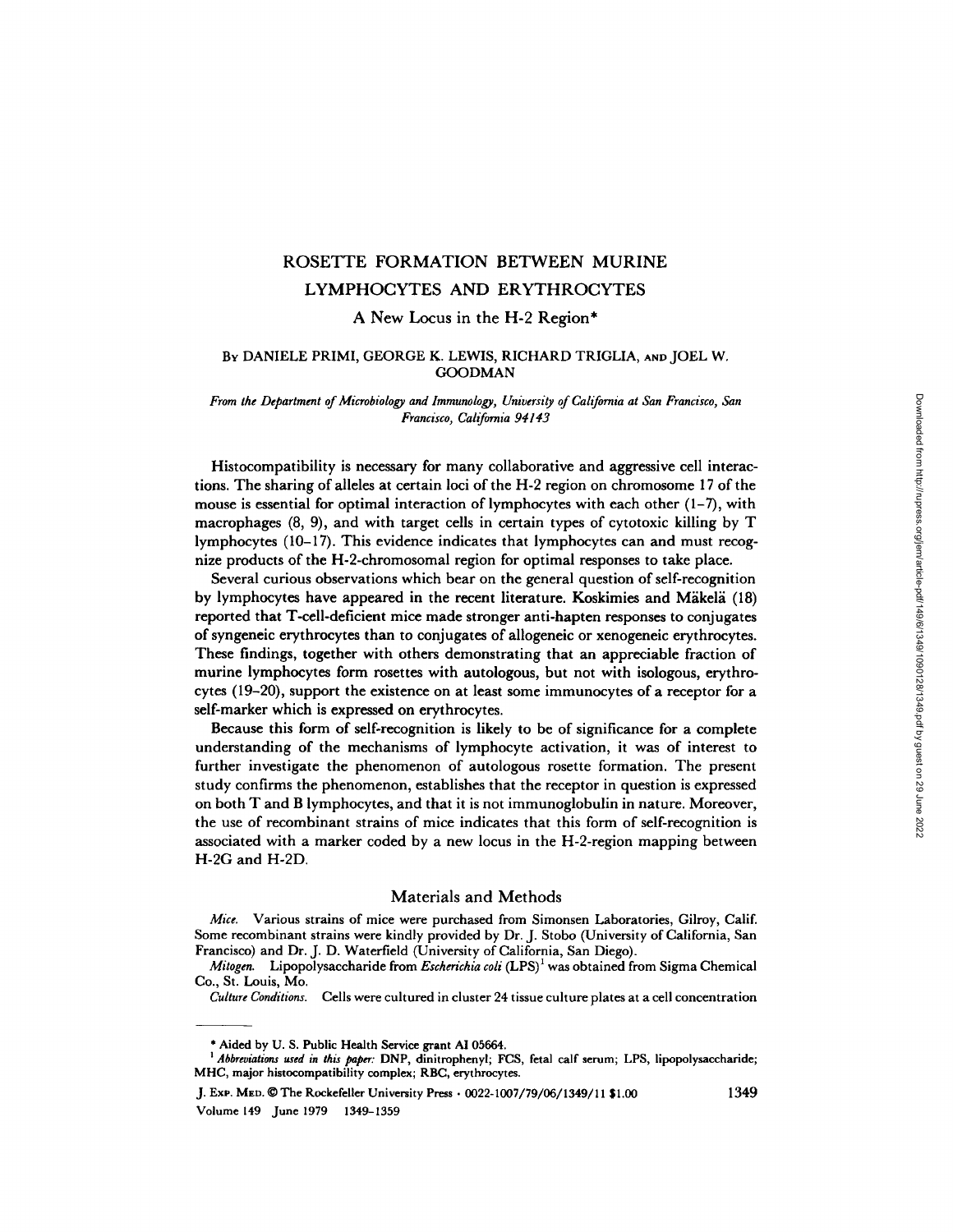of  $1.0 \times 10^7$ /ml in 0.5 ml. Cultures were incubated in plastic boxes in an atmosphere of 10%  $CO<sub>2</sub>$ , 83% N<sub>2</sub>, and 7%  $O<sub>2</sub>$ .

*Medium.* The medium used in these experiments was RPMI-1640 supplemented with glutamine and gentamicin.

*Cell Fractionation.* B cells were removed from spleen cell suspensions, as previously described, by allowing the spleen cell suspensions to settle onto plastic Petri plates precoated with affinitypurified rabbit anti-mouse Ig (21, 22). This procedure routinely yielded T-cell preparations that were >95% pure, as judged by anti-Thy-1 cytotoxicity and by staining with fluorescent anti-Ig.

*Anti-Thy-I Serum.* Anti-mouse Thy-1 antiserum was generated in rabbits using mouse brain as the antigen and rendered specific as described previously (21).

*Indirect Fluorescence Assay for Thy-1.* (Fab')<sub>2</sub> fragments from anti-Thy-1 antibody were prepared by standard procedures and substituted with Dinitrophenyl (DNP) groups to a level which did not curtail antigen binding. The DNP-(Fab')<sub>2</sub> conjugates were reacted for 30 min at 4°C with spleen cells. The cells were washed and then treated with fluorescein-conjugated (Fab')z fragments of rabbit anti-DNP antibody prepared against DNP-ovalbumin conjugates. The immunoglobulin reagents used in this procedure were  $(Fab')_2$  fragments to avoid reactions with Fc receptors on lymphoid cells.

*Indirect Fluorescence Assay for Ig-Bearing Cells.* Rabbit anti-mouse Ig serum was prepared by standard procedures. The anti-Ig immunoglobulins were reacted for 30 min at  $4^{\circ}$ C or 37 $^{\circ}$ C with spleen cells. The cells were washed and then treated with fluorescent protein A for 30 min at 4°C.

*Rosette Test.* Lymphoid cells were harvested and washed twice in balanced salt solution and once in Tris-NH<sub>4</sub>Cl to eliminate erythrocytes (RBC). Thereafter, lymphoid cells and RBC were resuspended in phosphate-buffered saline containing 1% fetal calf serum (FCS) and 500  $\mu$ g/ml of sodium azide.

Lymphocytes and erythrocytes were mixed in a ratio of 1:10 in a 0.1-ml total volume. The cell suspensions were centrifuged for 2 min at 200 g. The pellet was incubated on ice for 30 min and gently resuspended for 2 min on a roller. Rosettes, defined by the binding of at least four RBC per lymphocyte, were enumerated using a hemocytometer.

### Results

*Optimal Conditions for Autologous Rosette Formation.* To establish the optimal conditions for obtaining autologous rosettes, spleen cells from  $BDF<sub>1</sub>$  mice were rosetted either immediately or after varying periods of time in culture with or without FCS and 50  $\mu$ g/ml of LPS. Maximum numbers of rosette-forming cells (12–18% of total lymphocytes) were obtained when cells were cultured for 24 h (Fig. 1). FCS or LPS had no apparent effect on the expression of this activity. In the following experiments, therefore, spleen cells were routinely cultured for 24 h in serum-free medium before assay.

*Nature of the Rosetting Cells.* To determine whether T cells, B cells, or both cell types were rosetting with autologous erythrocytes, spleen cells were either treated with anti-Thy-1 serum and complement before and after culturing to eliminate T cells or depleted of B cells by adherence to plastic surfaces coated with rabbit anti-mouse-Ig antibody. The nonadherent population contained <5% Ig-positive cells by immunofluorescence and was compared with the anti-Thy-l-treated population, with normal thymocytes and with spleen cells of nude mice for rosette formation with syngeneic erythrocytes. The results indicate that both cell types include rosette-formers, with B cells comprising  $\approx 70\%$  of the rosetting population (Fig. 2).

These findings were confirmed by staining unfractionated spleen cells, B-celldepleted spleen cells, and thymocytes with fluorescein-conjugated anti-Thy-1 antibody before rosetting. Thy-1-positive cells accounted for  $\approx 30\%$  of the rosette-forming cells (Table I).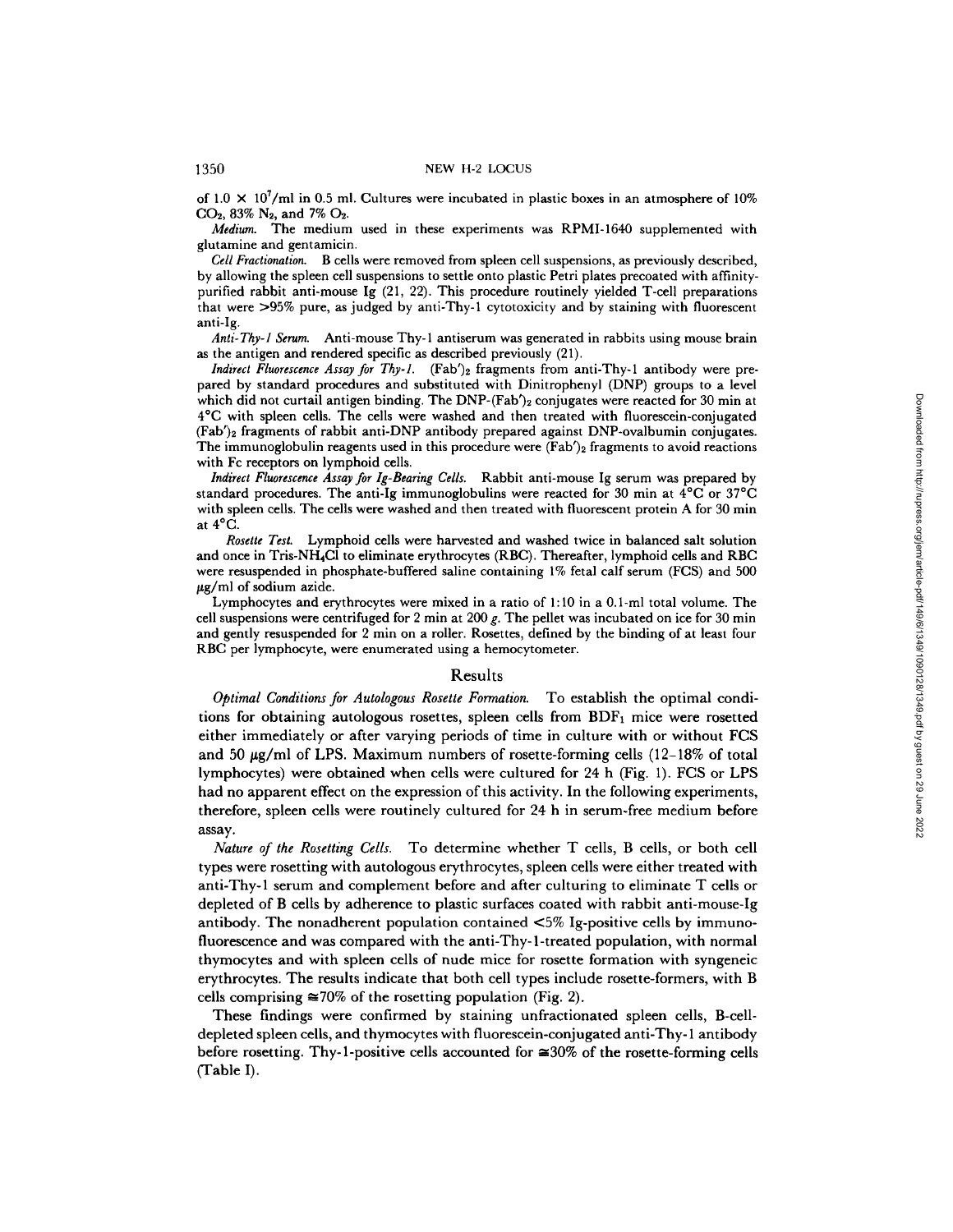

Fig. 1. Spleen cells from BDF<sub>1</sub> mice were cultured for up to 5 d without serum (O), in 5% FCS  $(\Delta)$ , or in 5% FCS with 50  $\mu$ g of LPS ( $\blacksquare$ ). Autologous rosette forming ability was assayed before culturing and at each day of the culture period.

*The Lymphocyte Receptor for Syngeneic RBC Is Not Immunoglobulin.* The question of the possible immunoglobulin nature of the lymphocyte receptor for syngeneic RBC was investigated in the following way. Unfractionated spleen cells and cells which did not adhere to anti-Ig-coated plates (enriched T cells) were treated with fluorescent rabbit anti-mouse Ig antibody either at  $4^{\circ}$ C for 30 min (noncapping conditions) or at  $37^{\circ}$ C for 60 min (capping conditions). The data in Table II clearly show that capping and internalization of surface Ig did not diminish the number of rosette-forming cells (RFC), which apparently excludes the involvement of surface Ig in rosette formation. Furthermore, the figures at  $4^{\circ}$ C show that  $\approx 70\%$  of the rosette-forming spleen cells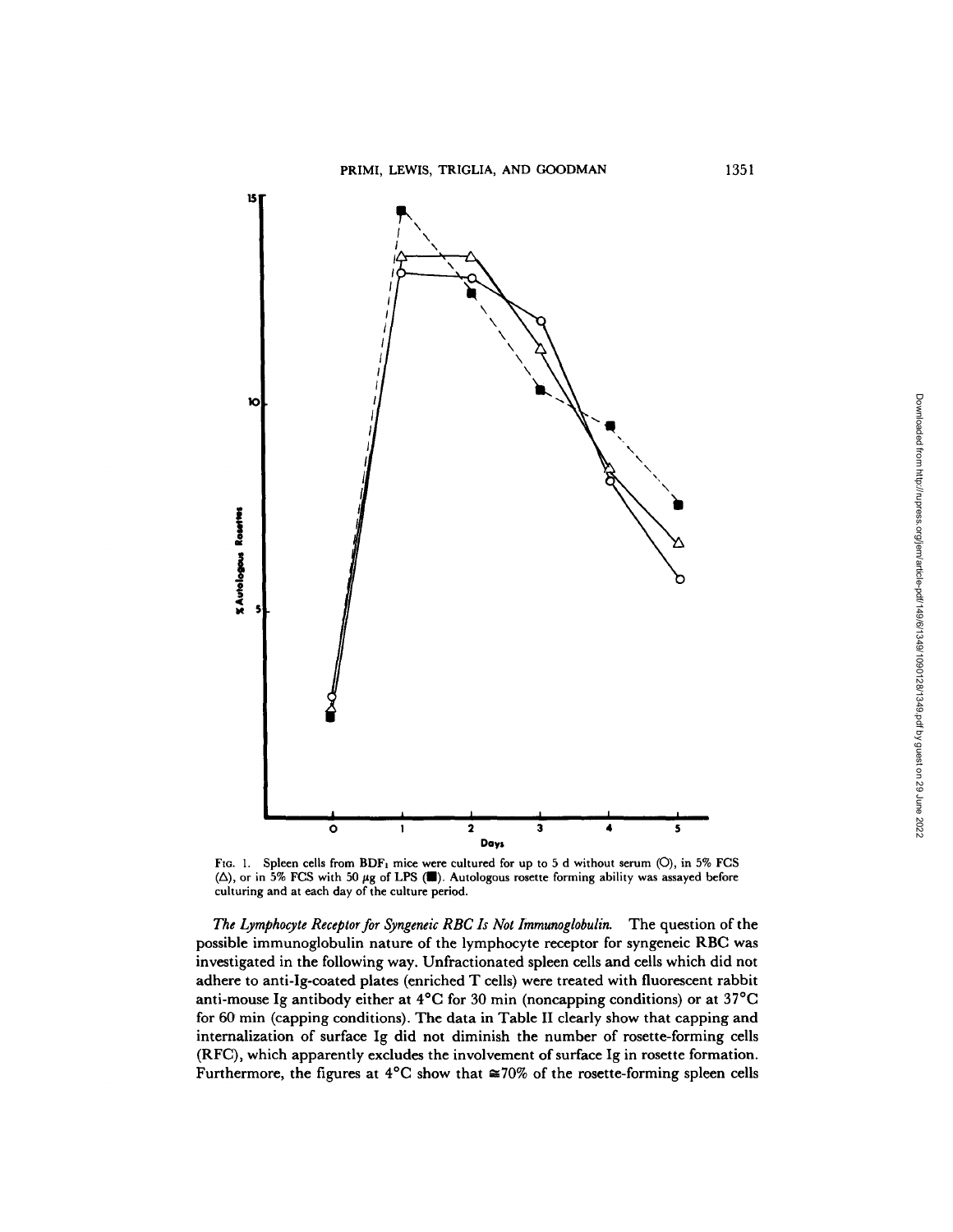

FIG. 2. Autologous rosette formation by various cell populations from  $BDF_1$  mice. Spleen cells ( $1$ ), anti-Ig-nonadherent lymphocytes ( $\ddot{u}$ ), anti-thy-1 treated spleen cells ( $\Box$ ) and thymocytes  $\Box$ .

|                                                                                     | TABLE I |  |  |  |
|-------------------------------------------------------------------------------------|---------|--|--|--|
| Autologous Rosette Formation by Various Cell Populations from BDF <sub>1</sub> Mice |         |  |  |  |

| Cell source     | Fluorescent<br>anti-thy-treat-<br>ment | Autologous<br>rosettes | Fluorescent ro-<br>settes | Fluorescent<br>lymphocytes |
|-----------------|----------------------------------------|------------------------|---------------------------|----------------------------|
|                 |                                        | %                      | %                         | %                          |
| Spleen cells    |                                        | 13                     |                           |                            |
| Spleen cells    |                                        | 12                     | 25                        | 44                         |
| Nonadherent SC* |                                        |                        |                           |                            |
| Nonadherent SC  |                                        |                        | 70                        | 82                         |
| Thymocytes      |                                        | З                      |                           |                            |
| Thymocytes      |                                        |                        | 86                        | 79                         |

\* Spleen cells incubated on anti-mouse-lg-coated plates to remove B cells.

are surface Ig-positive, confirming the findings in the previous section.

*Allogeneic Rosette Formation.* To determine whether syngeneic rosette formation is associated with the H-2 complex on chromosome 17 of the mouse, as are other cell interactions involving self-recognition, lymphocytes and erythrocytes from various congenic and recombinant strains of mice were tested bidirectionally for rosette formation. The data in Table III show results in only one direction, but it should be understood that reversing the donors of spleen cells and RBC was always carried out and invariably confirmed the complementary experiment.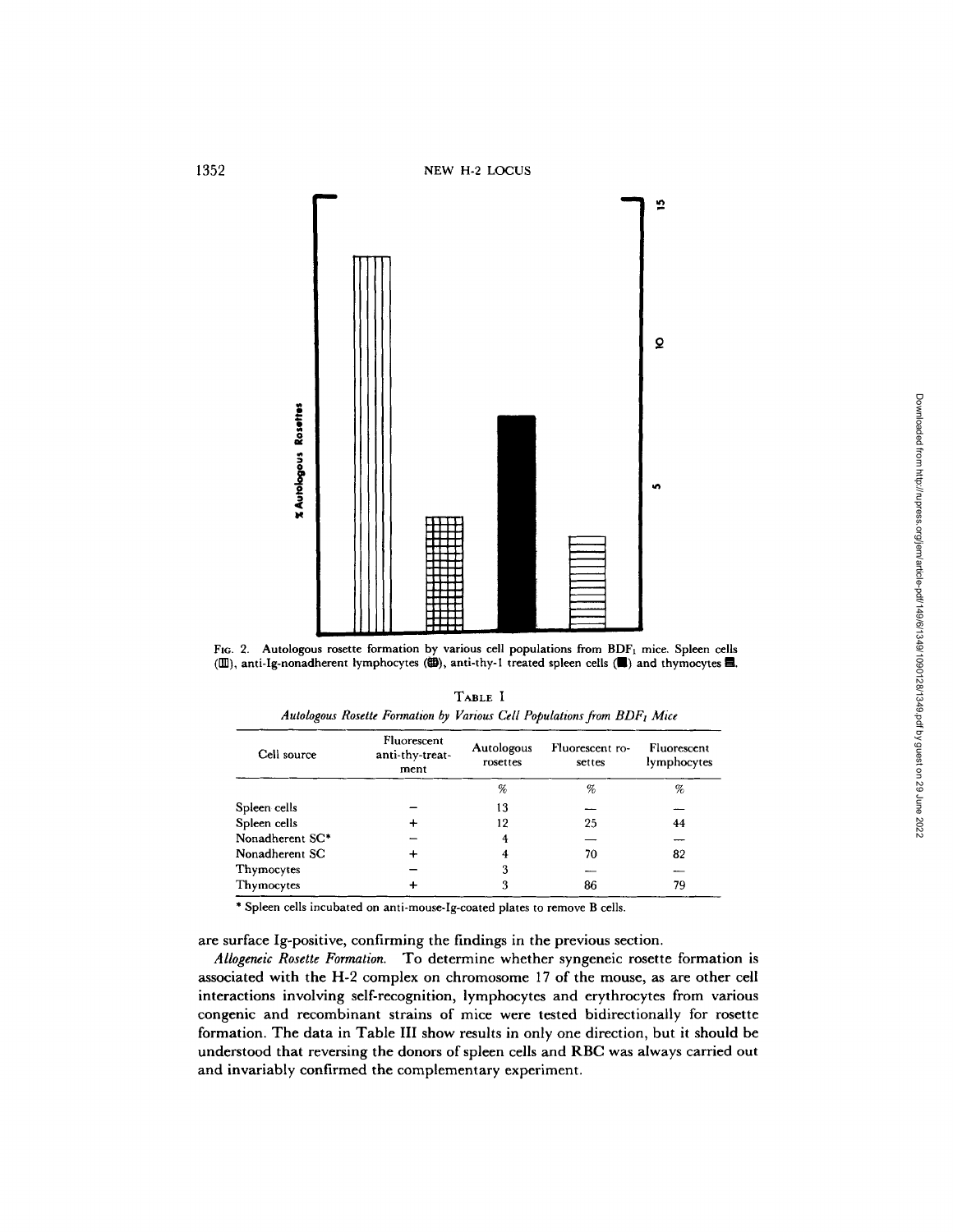| TABLE II                                                                                         |
|--------------------------------------------------------------------------------------------------|
| Autologous Rosette Formation by Spleen Cells from BDF <sub>1</sub> Mice Treated with Fluorescent |
| Anti-Ig under Capping and Noncapping Conditions                                                  |

| Cell source  | Anti-Ig treat-<br>ment | Autologous ro-<br>settes | Fluorescent ro-<br>settes | Fluorescent<br>lymphocytes |
|--------------|------------------------|--------------------------|---------------------------|----------------------------|
|              | $\degree$ C            | %                        | %                         | %                          |
| Spleen       | 37                     | 12                       | 30                        | 21                         |
| Spleen       |                        | 14                       | 60                        | 51                         |
| Spleen       |                        | 13                       |                           |                            |
| Nonadherent* | 37                     | 3                        | 15                        |                            |
| Nonadherent  |                        |                          | 12                        | 3                          |
| Nonadherent  |                        | З                        |                           |                            |

\* Spleen cells incubated on anti-mouse-Ig-coated plates to remove B cells.

It can be seen (Table III) that sharing some part of the H-2 haplotype by the donors of lymphocytes and erythrocytes was required for rosette formation. Thus, lymphocytes from B10 mice  $(H-2^b)$  did not rosette with RBC from the congenic strain B10.BR  $(H-2^k)$  or vice versa (reverse direction not shown). These two strains have identical genetic backgrounds, but differ across the entire H-2 region. On the other hand, positive results with strain combinations which have different genetic backgrounds, such as B10.D2 with  $A/J$  and A.TL with BDF<sub>1</sub>, minimize the probability that loci in other chromosomal regions are involved.

The results obtained with other strain combinations permit more precise mapping of the responsible locus or loci. The combination of A.TL and C3H (different only at the K and D loci) was negative, indicating that the I, S, and G regions are not involved. A/J and C3H, which are identical at K but different at D, also failed to rosette at high frequency, indicating that the K locus is not involved. Because the combination of A.TL and  $BDF_1$  cells (identity at the D locus only) gave positive results, it was tempting to conclude that identity at the D locus between the interacting cells was necessary and sufficient for rosette formation. However, A/J and A.TH cells (both  $D^d$ ) failed to form rosettes, raising the possibility that the responsible locus or loci might be closely linked to H-2D either within or outside the H-2 region.

Experiments to assess the involvement of regions that are telomeric to H-2D are summarized in Table IV. The most useful strain combination for this purpose proved to be A.TH and A/J. Because cells from these strains did not rosette each other, and because they are considered to be identical at all loci that are telomeric to H-2D, it is unlikely that the telomeric segment is involved in the control of rosette formation. Moreover, involvement of regions centromeric to H-2K could also be excluded because strains of the same background, such as A.TL and A.TH, differed in their rosetting with BALB/c cells (Table V).

*Rosette Formation Defines a New H-2 Region.* The data, thus far, persuasively argue for the involvement of the H-2 region in the phenomenon of rosette formation, but fail to decisively implicate any of the known loci. Because the genetic region involved appeared to be closely linked with, but not identical to, H-2D, and because the G locus and regions telomeric to H-2D were effectively excluded, it seemed plausible that a hitherto undescribed locus situated between G and D might be responsible for this cell interaction. If such was the case, then in some instances nonidentity at H-2D might give positive rosetting, whereas some combinations identical at H-2D, but with a crossover between G and D, might give negative rresults (as in the one case already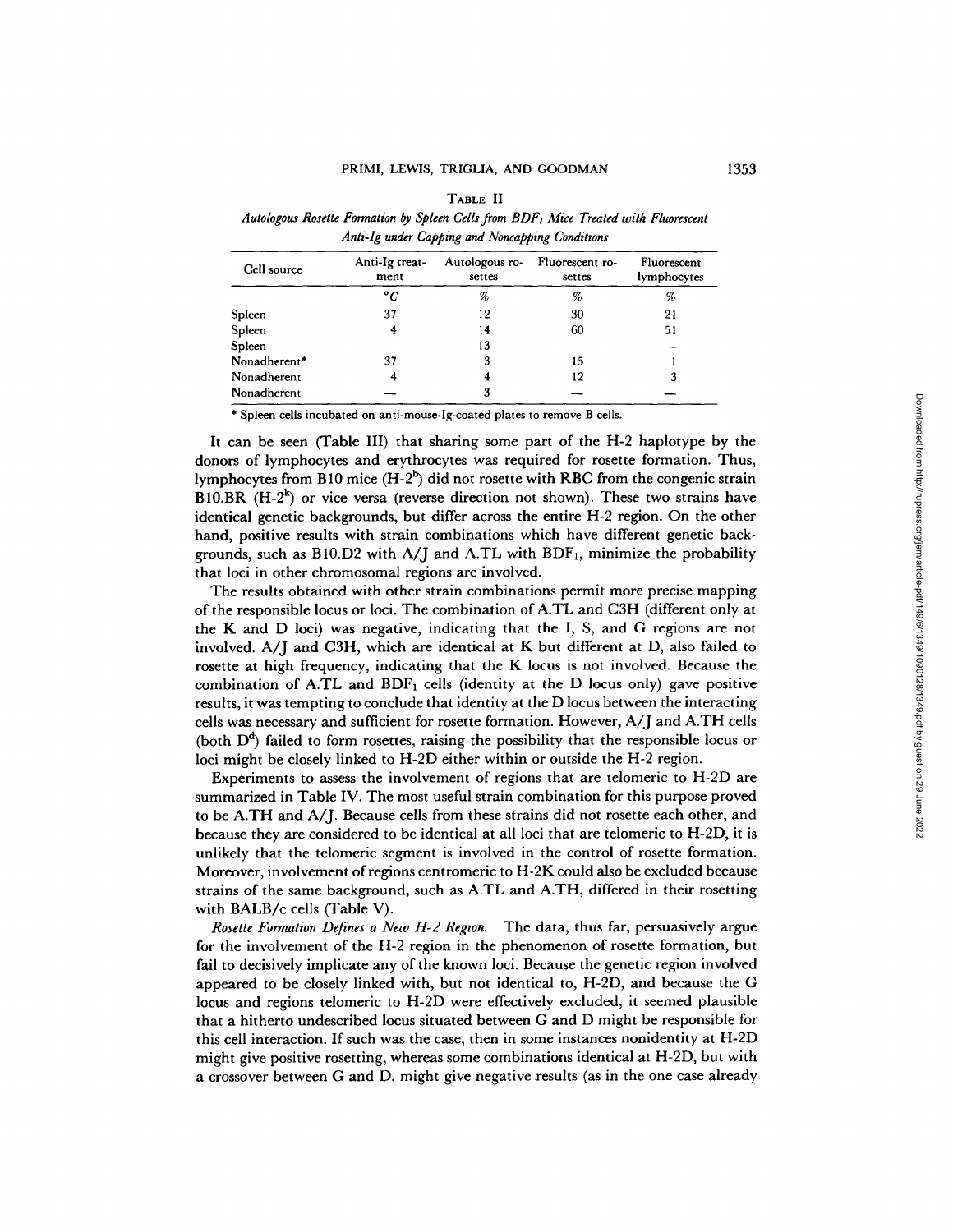| ರ<br>$\overline{a}$<br>م<br>م<br>ᢦ<br>ید<br>یم<br>بحہ<br>U)<br>$\frac{1}{d}$<br>d/b<br>$\frac{1}{\sigma}$<br>ш<br>عد<br>م<br>×<br>×<br>×<br>ء<br>بحہ<br>×<br>U)<br>$\frac{d}{d}$<br>$\frac{1}{\sigma}$<br>$\frac{6}{5}$<br>∽<br>×<br>م<br>ء<br>×<br>×<br>یحہ<br>×<br>ᆇ<br>ø<br>$\frac{d}{d}$<br>$\frac{1}{\sigma}$<br>$\frac{d}{d}$<br>$\approx$<br>ء<br>×<br>×<br>م<br>≚<br>×<br>×<br>یحہ<br>n<br>$\frac{d}{d}$<br>$\frac{1}{d}$<br>$\frac{6}{9}$<br>≺<br>م<br>×<br>ید<br>×<br>x<br>×<br>ء<br>×<br>s<br>ਵੀ<br>$\frac{1}{d}$<br>$\frac{1}{d}$<br>×<br>×<br>×<br>م<br>م<br>×<br>×<br>×<br>يح<br>w<br>C57BL/10<br>C57BL/10<br>B10.A(2R)<br><b>B10.BR</b><br><b>A.TH</b><br>BDF <sub>1</sub><br>BDF <sub>1</sub><br>BDF <sub>1</sub><br>C3H<br>C3H<br>$\sum$<br><b>LV</b><br>$d/b^*$<br>≏<br>回<br>回<br>᠊<br>ᢦ<br>م<br>τ<br>ರ<br>ヮ<br>ರ<br>ᇃ<br>ᇢ<br>d/b<br>O<br>ಕ<br>×<br>م<br>᠊ᢦ<br>ᢦ<br>უ<br>უ<br>ᇦ<br>∸<br>یم<br>ø<br>$\frac{1}{d}$<br>s<br>ᢦ<br>م<br>᠊ᢦ<br>ᢦ<br>×<br>ರ<br>ซ<br>یم<br>×<br>ా<br>U,<br>4b<br>Ò<br>ᅲ<br>ᢦ<br>ᅙ<br>م<br>يح<br>᠊ᢦ<br>ರ<br>ত<br>∸<br>∸<br>c,<br>4b<br>Щ<br>م<br>ᢦ<br>×<br>ᆇ<br>یح<br>محہ<br>-4<br>کد<br>∸<br>×<br>U)<br>d/b<br>⇁<br>∸<br>م<br>ত<br>x<br>×<br>×<br>лđ<br>≚<br>∸<br>×<br>Ø)<br>$\frac{d}{b}$<br>m<br>×<br>×<br>ید<br>۵<br>$\frac{d}{d}$<br>≺<br>ᆇ<br>م<br>್<br>×<br>×<br>ᆇ<br>U)<br>\$<br>×<br>ℸ<br>م<br>×<br>∸<br>∸<br>w,<br>w<br>U.<br>B10.D2/o<br><b>A.TH</b><br>BDF <sub>1</sub><br><b>ATL</b><br><b>ATL</b><br>ATL<br>$\overline{B}10$<br>$\sum_{i=1}^{n}$<br>$\sum_{i=1}^{n}$<br>LV)<br>$\sum$<br>7 |              |    |   |   |    | MHC haplotype |    |    |   |    | Rosette Formation between Spleen Cells and Erythrocytes from Various Strains of Mice |   |   |   |    | MHC haplotype |                  |                    |               |               | Rosetting        |
|----------------------------------------------------------------------------------------------------------------------------------------------------------------------------------------------------------------------------------------------------------------------------------------------------------------------------------------------------------------------------------------------------------------------------------------------------------------------------------------------------------------------------------------------------------------------------------------------------------------------------------------------------------------------------------------------------------------------------------------------------------------------------------------------------------------------------------------------------------------------------------------------------------------------------------------------------------------------------------------------------------------------------------------------------------------------------------------------------------------------------------------------------------------------------------------------------------------------------------------------------------------------------------------------------------------------------------------------------------------------------------------------------------------------------------------------------------------------------------------------------------------------------------------------------|--------------|----|---|---|----|---------------|----|----|---|----|--------------------------------------------------------------------------------------|---|---|---|----|---------------|------------------|--------------------|---------------|---------------|------------------|
|                                                                                                                                                                                                                                                                                                                                                                                                                                                                                                                                                                                                                                                                                                                                                                                                                                                                                                                                                                                                                                                                                                                                                                                                                                                                                                                                                                                                                                                                                                                                                    | Spieen cells |    |   |   |    |               |    |    |   |    | Erythrocytes                                                                         |   |   |   |    |               | ن                | S                  | O             | $\Box$        | lymphocytes      |
|                                                                                                                                                                                                                                                                                                                                                                                                                                                                                                                                                                                                                                                                                                                                                                                                                                                                                                                                                                                                                                                                                                                                                                                                                                                                                                                                                                                                                                                                                                                                                    |              |    |   |   |    |               |    |    |   |    |                                                                                      |   |   |   |    |               |                  |                    |               |               | B,               |
|                                                                                                                                                                                                                                                                                                                                                                                                                                                                                                                                                                                                                                                                                                                                                                                                                                                                                                                                                                                                                                                                                                                                                                                                                                                                                                                                                                                                                                                                                                                                                    |              |    |   |   |    |               |    |    |   |    |                                                                                      |   |   |   |    |               | दी               | db                 | $\frac{1}{d}$ | ई             | 9.6              |
|                                                                                                                                                                                                                                                                                                                                                                                                                                                                                                                                                                                                                                                                                                                                                                                                                                                                                                                                                                                                                                                                                                                                                                                                                                                                                                                                                                                                                                                                                                                                                    |              |    |   |   |    |               |    |    |   |    |                                                                                      |   |   |   |    |               |                  | ᠊ᢦ                 | ರ             | ᅮ             | 10.2             |
|                                                                                                                                                                                                                                                                                                                                                                                                                                                                                                                                                                                                                                                                                                                                                                                                                                                                                                                                                                                                                                                                                                                                                                                                                                                                                                                                                                                                                                                                                                                                                    |              |    |   |   |    |               |    |    |   |    |                                                                                      |   |   |   |    |               |                  | یم                 | ≚             | ≚             | $\ddot{\circ}$   |
|                                                                                                                                                                                                                                                                                                                                                                                                                                                                                                                                                                                                                                                                                                                                                                                                                                                                                                                                                                                                                                                                                                                                                                                                                                                                                                                                                                                                                                                                                                                                                    |              |    |   |   |    |               |    |    |   |    |                                                                                      |   |   |   |    |               | $rac{1}{\sigma}$ | $\frac{1}{\sigma}$ | \$            | र्नु          | 10.0             |
|                                                                                                                                                                                                                                                                                                                                                                                                                                                                                                                                                                                                                                                                                                                                                                                                                                                                                                                                                                                                                                                                                                                                                                                                                                                                                                                                                                                                                                                                                                                                                    |              |    |   |   |    |               |    |    |   |    |                                                                                      |   |   |   |    |               |                  | ヮ                  | ರ             | ಕ             | 6.9              |
|                                                                                                                                                                                                                                                                                                                                                                                                                                                                                                                                                                                                                                                                                                                                                                                                                                                                                                                                                                                                                                                                                                                                                                                                                                                                                                                                                                                                                                                                                                                                                    |              |    |   |   |    |               |    |    |   |    |                                                                                      |   |   |   |    |               |                  | ∸                  | ×             | ∸             | $\vec{0}$        |
|                                                                                                                                                                                                                                                                                                                                                                                                                                                                                                                                                                                                                                                                                                                                                                                                                                                                                                                                                                                                                                                                                                                                                                                                                                                                                                                                                                                                                                                                                                                                                    |              |    |   |   |    |               |    |    |   |    |                                                                                      |   |   |   |    |               |                  | م                  | ء             | م             | 0.2              |
|                                                                                                                                                                                                                                                                                                                                                                                                                                                                                                                                                                                                                                                                                                                                                                                                                                                                                                                                                                                                                                                                                                                                                                                                                                                                                                                                                                                                                                                                                                                                                    |              |    |   |   |    |               |    |    |   |    |                                                                                      |   |   |   |    |               |                  | م                  | م             | م             | 0.2              |
|                                                                                                                                                                                                                                                                                                                                                                                                                                                                                                                                                                                                                                                                                                                                                                                                                                                                                                                                                                                                                                                                                                                                                                                                                                                                                                                                                                                                                                                                                                                                                    |              |    |   |   |    |               |    |    |   |    |                                                                                      |   |   |   |    |               |                  | ×                  | ید            | ≃             | $\overline{0}$   |
|                                                                                                                                                                                                                                                                                                                                                                                                                                                                                                                                                                                                                                                                                                                                                                                                                                                                                                                                                                                                                                                                                                                                                                                                                                                                                                                                                                                                                                                                                                                                                    |              |    |   |   |    |               |    |    |   |    |                                                                                      |   |   |   |    |               | $\frac{1}{d}$    | d/b d/b            |               | $\frac{d}{b}$ | 11.5             |
|                                                                                                                                                                                                                                                                                                                                                                                                                                                                                                                                                                                                                                                                                                                                                                                                                                                                                                                                                                                                                                                                                                                                                                                                                                                                                                                                                                                                                                                                                                                                                    |              |    |   |   |    |               |    |    |   |    |                                                                                      |   |   |   |    |               |                  | ಕ                  |               | م             | 0.7              |
|                                                                                                                                                                                                                                                                                                                                                                                                                                                                                                                                                                                                                                                                                                                                                                                                                                                                                                                                                                                                                                                                                                                                                                                                                                                                                                                                                                                                                                                                                                                                                    |              |    |   |   |    |               |    |    |   |    |                                                                                      |   |   |   |    |               |                  | w                  | U)            | 힉             | $\overline{0}$ . |
|                                                                                                                                                                                                                                                                                                                                                                                                                                                                                                                                                                                                                                                                                                                                                                                                                                                                                                                                                                                                                                                                                                                                                                                                                                                                                                                                                                                                                                                                                                                                                    | <b>A.TH</b>  | Ŀ۹ | w | v | V) | $\mathbf{u}$  | U) | u, | n | Įт | <b>A.TH</b>                                                                          | ø | w | s | U) | $\omega$      | U)               | S                  | $\omega$      | O             | 8.6              |

Haplotypes from Klein, J. and C. Chiang. 1978. *Immunogenetics* 6:235; and Klein, J., L. Flaherty, J. L. Vandeberg, and D. C. Shreffler. 1978. *lmmunogenetics* 6:489. Haplotypes from Klein, J. and C. Chiang. 1978. Immunogenctics 6:235; and Klein, J., L. Flaherty, J. L. Vandeberg, and D. C. Shreffler. 1978. Immunogenctics 6:489.<br>\* Regions of identity between the paired strains are enclos Regions of identity between the paired strains are enclosed.

 $\overline{\mathbf{w}}$   $\overline{\mathbf{w}}$  to the

1354

TABLE III

 $\mathrm{T}_{\mathrm{ARE}}$  III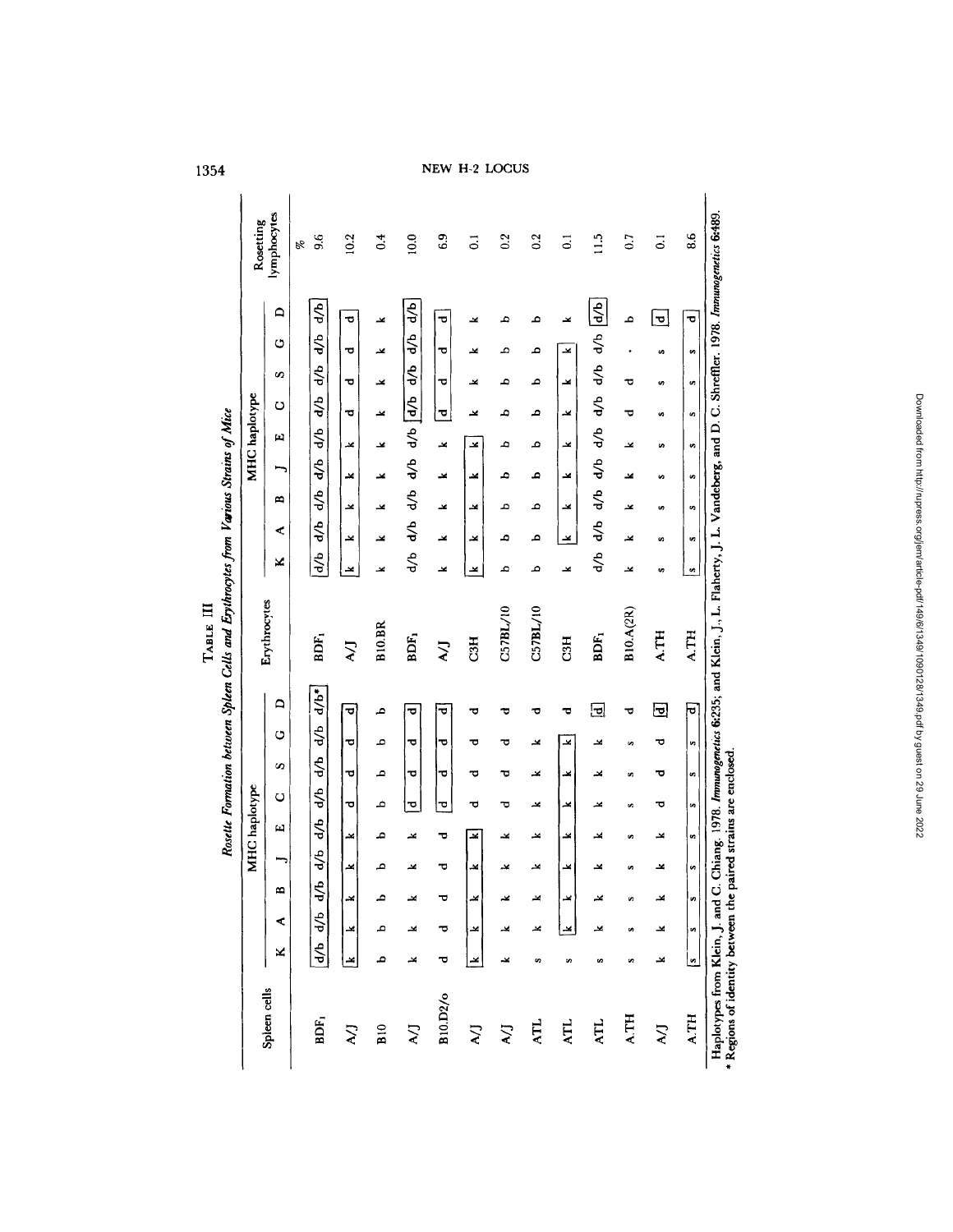|              |              |              |              |              |                |              | ж.            |              |                |              |           |                    |             |             |
|--------------|--------------|--------------|--------------|--------------|----------------|--------------|---------------|--------------|----------------|--------------|-----------|--------------------|-------------|-------------|
|              |              |              |              | Haplotype    |                |              |               |              |                |              | Haplotype |                    |             | Rosetting   |
| Spleen cells | г            | Qa-1         |              |              | Qa-2 Qa-3 H-2T | Tla          | Erythrocytes  | L            | $Qa-1$         |              |           | Qa-2 Qa-3 H-2T Tla |             | lymphocytes |
|              |              |              |              |              |                |              |               |              |                |              |           |                    |             | %           |
| A/J          | a            | $\mathbf{a}$ | $\mathbf{a}$ | a*l          | b              | $\mathbf{a}$ | <b>B10.D2</b> | a            | a <sup>2</sup> | a            | a         | a                  | c           | 8.0         |
| A/J          | ∣a j         | a            | a            | a            | b              | a            | A.TL          | ∣a.          | b              | a            | a         | a                  | $\mathbf c$ | 9.5         |
| A.TH         | l a I        | a            | a            | a l          | b              | a            | BALB/c        | a            | ь              | $\mathbf{a}$ | a         | a                  | c           | 0.0         |
| A.TH         | - 21         | a            | a            | a            | b              | a            | A/J           | a            | a              | a            | a         | b                  | a           | 0.1         |
| B10.S(7R)    | $\mathbf{a}$ | a            | a            | $\mathbf{a}$ | ь              | $\mathbf{a}$ | A/J           | $\mathbf{a}$ | a              | $\mathbf{a}$ | a         | b                  | a           | 0.3         |

TABLE IV *Independence of Rosette Formation with Respect to Loci Telomeric to H-2 Region* 

Haplotypes from Klein, J. and C. Chiang. 1978. *Imrnunogenetzcs* 6:235; and Klein, J., L. Flaherty, J. L. Vandeberg, and D. C. Shreffler. 1978. *Immunogeneties 6:489.* 

\* Regions of identity between the paired strains are enclosed.

TABLE **V**  *Rosette Formation with Cells from Recombinant Strains of Mice* 

|              | MHC haplotype                      |              | MHC haplotype                            | Rosetting   |  |
|--------------|------------------------------------|--------------|------------------------------------------|-------------|--|
| Spleen cells | KABIECS GD                         | Erythrocytes | <b>KABJECSGD</b>                         | lymphocytes |  |
|              |                                    |              |                                          | %           |  |
| <b>ATL</b>   | $s/k^*k k k k k k d$               | BALB/c       | d d d d d d d d d d                      | 10.9        |  |
| A.TH         | $s$ s s s s s s s $s$              | BALB/c       | d d d d d d d d d d d                    | 0.7         |  |
| A/I          | kkkkkdd dd                         | B10.S(7R)    | $s$ s s s s s s s $ d $                  | 0.9         |  |
| B10.A(2R)    | k k k k $\frac{d}{d}$ / $\cdot$ /b | BALB/c       | d d d d d d d d d                        | 4.5         |  |
| A TH         | $s$ s s s s s s s s d              | B10.A(2R)    | $k \, k \, k \, k \, d \, d / \cdot / b$ | 0.7         |  |
| A.TH         | sssssss s/d                        | C57BL/10     | $b$ b b b b b b b b                      | 0.0         |  |
| A.TH         | $s$ s s s s s s s $s$ d            | A/J          | kkkkkdddd                                | 0.6         |  |

Haplotypes from Klein, J. and C. Chiang. 1978. *Immunogenetics* 6:235; and Klein, J., L. Flaherty, J. L. Vandeberg, and D. C. Shreffier. 1978. *Immunogenetics* 6:489.

\* Slashes indicate positions of putative crossover events.

 $\ddagger$  Regions of identity between the paired strains are enclosed.

described: A/J and A.TH). These predictions are based on the possibility that in some recombinant strains the crossover between G and D would fall to the right of the new locus, with rosetting becoming dissociated from D, whereas in other strains, the crossover would be to the left of the new locus, with rosetting remaining associated with H-2D.

Selected strain combinations were tested and the results are consistent with the above considerations (Table V). Thus,  $B10.A(2R)$  lymphocytes were capable of rosetting BALB/c RBC although they differ at H-2D. In contrast, A.TH and B10.S  $(7R)$  cells, which both express the d allele at the D locus, did not rosette with  $A/I$ cells, which are also  $D<sup>d</sup>$ . The total body of data, therefore, is only compatible with the existence of one or more loci between H-2G and H-2D which control rosette formation.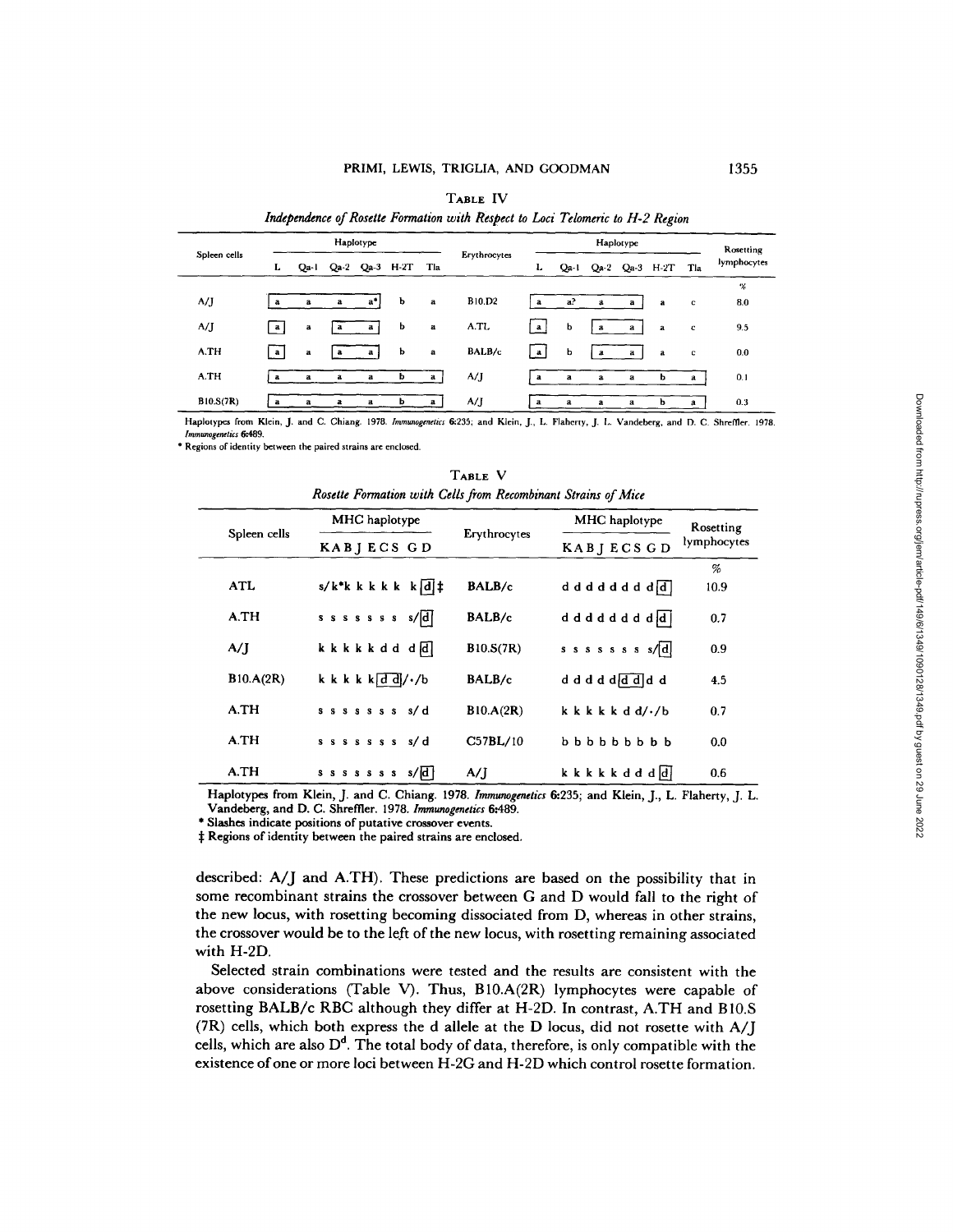## 1356 NEW H-2 LOCUS

## Discussion

The data presented here show that a fraction of murine B and T cells form rosettes with syngeneic and certain isogeneic erythrocytes and that rosetting is controlled by one or more loci between the G and D regions of the H-2 complex. For maximum expression of rosette formation, it was necessary to culture lymphocytes for at least 24 h before testing. The need for preculturing might be a result of an  $\alpha$ -globulin component of mouse serum which inhibits rosette formation (20) and which might be shed from lymphocyte surfaces during the culture period. The nature of the lymphocyte receptor responsible for RBC binding has not been elucidated, but on the basis of the present findings (Table II) it is unlikely to be immunoglobulin.

The H-2 restriction of rosette formation was clearly established by the use of congenic and recombinant strains of mice. Lymphocytes and RBC from donor pairs which had different H-2 haplotypes but were otherwise genetically identical (e.g., B10) and B10.BR) failed to form rosettes (Table III). However, efforts to map the responsible locus or loci through the use of recombinant strains failed to assign it to any of the known loci in the H-2 complex, although a close association with the D region became apparent. Indeed, A.TL and  $BDF<sub>1</sub>$ , which share only the D region of the known H-2 loci, were highly compatible for rosette formation, as were other strain combinations which expressed the same D allele (Table III). However, the correlation between identity at the D locus and rosette formation was not universal, so the possible involvement of loci telomeric to H-2D was investigated. The results of these experiments were unambiguous (as far as they went) because matching for H-2L, Qa, H-2T, and Tla was insufficient for rosette formation (Table IV). The extreme telomeric region on chromosome 17, designated Ea, codes for an erythrocyte antigen, but strains C57BL and A/J are matched at this locus and failed to rosette each other's cells.

The most plausible conclusion to be drawn from this body of data is that the genes controlling this form of self-recognition map at a new locus closely associated with H-2D, located, most probably, between H-2G and H-2D. This hypothesis could be tested, because it predicts that some strain combinations which differ at H-2D should be compatible for rosetting, whereas others which are identical at H-2D should be incompatible, depending on recombination events which took place during the genetic history of the strains. This prediction was indeed borne out (Table V) and supports our tentative assignment of a new locus between H-2G and H-2D. Our designation for this new locus is H-2R (for rosetting).

The data in Tables III and V provide information pertaining to the probable haplotypes of some of the strains tested. Because B10.A(2R) and BALB/c were compatible for rosetting, it is likely that  $B10.A(2R)$  carries the d allele for H-2R, even though it expresses the b allele at H-2D. On the other hand, A.TH and B10.S(TR) were both incompatible with A/J, even though the three express  $H-2D<sup>d</sup>$ . It is, therefore, likely that A.TH and B10.S(7R) are H-2R<sup>8</sup>. The strains A.TH, B10.A(2R), and B10.S(7R) are all recombinants with a crossover between the G and D regions. Our data are consistent with this crossover occurring to the right of H-2R in all three strains and further predict that  $B10.A(2R)$  expresses the d allele at the as yet uncharacterized G locus. Furthermore, on the basis of the compatibility between A.TL and BALB/c (Table V), it can be predicted that A.TL is  $H-2R<sup>d</sup>$ , a conclusion supported by the compatibility between A.TL and  $BDF_1$ , but not between A.TL and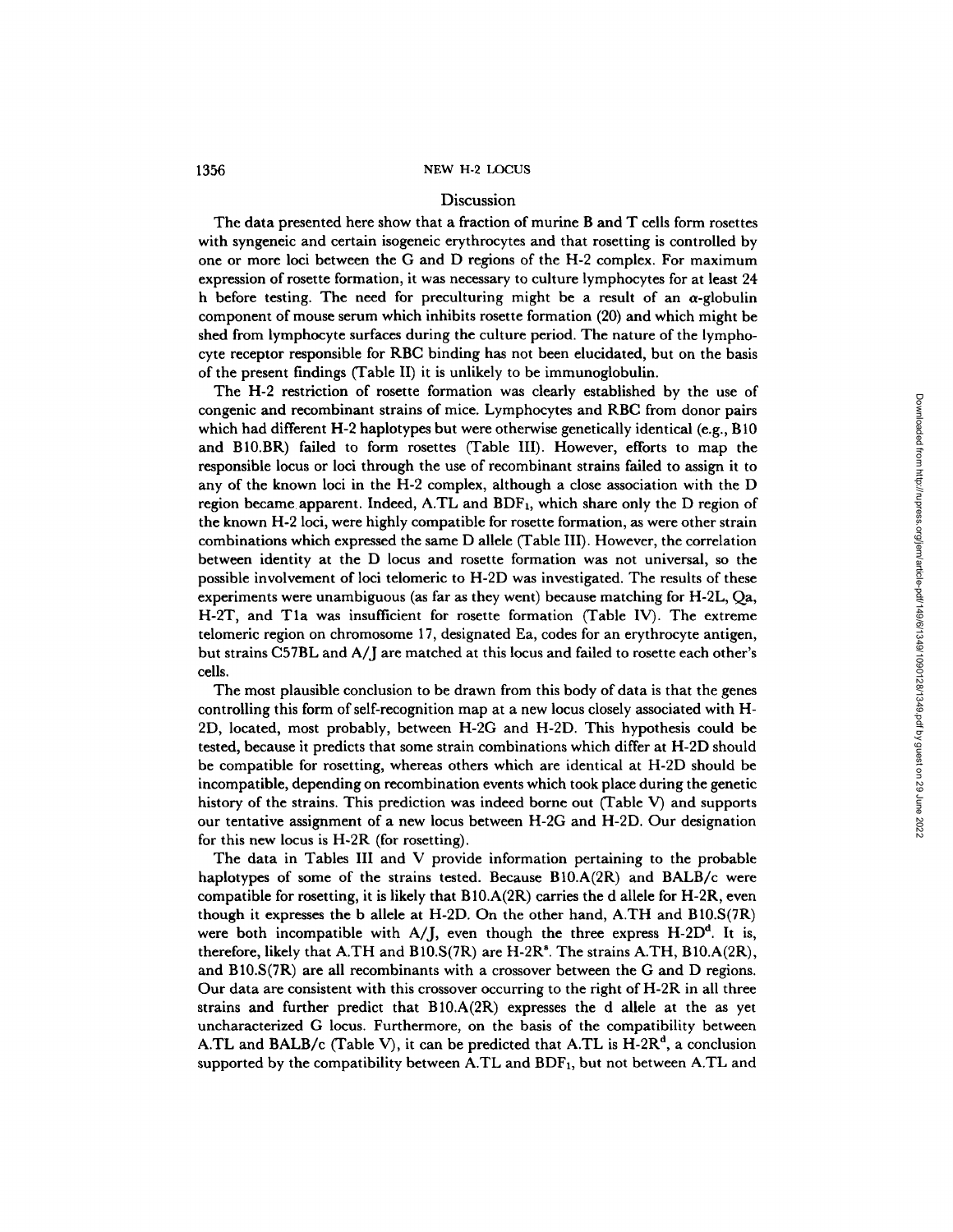C3H (Table III). Because A.TL carries the d haplotype at the new locus, it can also be predicted that the parental strain A.AL (kkkkkkkk/d) underwent a crossover between H-2G and H-2R.

The functional role of this form of self-recognition is obviously a paramount consideration. Is rosette formation a phenomenological oddity or has it the same order of significance of other cell interactions which require H-2-subregion compatibility? An observation which addresses this question was the demonstration that T-celldeficient mice made stronger anti-hapten antibody responses to haptenated syngeneic erythrocytes than to allogeneic or xenogeneic conjugates (18). Presumably, dual recognition between hapten-specific lymphocytes and the syngeneic conjugates rendered them more potent thymic-independent antigens. It is well known that many haptens (e.g., drugs) may associate with erythrocytes and induce immunity as a consequence. The effect in the Koskimies-Mäkelä study was mapped to the H-2 region, but it appeared that identity at either the K or D ends of H-2 was sufficient, in contrast to our findings. Of course, the antibody response to modified erythrocytes and the rosetting of unmodified erythrocytes may prove to be unrelated phenomena, although we consider that unlikely.

Another observation which may be related to our findings was the enhanced capacity of T cells with anti-idiotypic specificity from A/J mice to form rosettes with syngeneic, as compared to allogeneic or xenogeneic, erythrocytes coated with Fab fragments bearing the idiotype (23). This property was closely linked to the H-2 complex, but did not appear to be associated with any of the known loci.

The very limited literature to date on lymphocyte-erythrocyte self-recognition may represent only the tip of a vast iceberg. The phenomenon clearly deserves extensive investigation.

# Summary

More than 5% of murine splenic lymphocytes form rosettes with syngeneic erythrocytes. This property was maximally expressed when the lymphocytes were cultured for 24 h before rosetting. About 70% of the rosetting lymphocytes were B cells and 30% were T cells on the basis of surface immunoglobulin and the Thy-l-antigen. Capping surface immunoglobulin had no effect on the capacity of lymphocytes to form rosettes, indicating that the receptor in question was not immunoglobulin.

The capacity of lymphocytes to form rosettes with erythrocytes from other strains of mice was H-2 restricted. Extensive pairings of congenic and recombinant strains as donors of lymphocytes and erythrocytes showed that none of the known loci within the H-2 region-controlled rosetting. The involvement of regions on chromosome 17, telomeric or centromeric to H-2, was also excluded. The data were only compatible with the conclusion that this form of self-recognition is associated with a new locus (or loci) mapping between H-2G and H-2D.

*Received for publication 27 February 1979.* 

### References

- 1. Kindred, B., and D. C. Shreffler. 1972. H-2 dependence of cooperation between T and B cells in vivo. *J. Immunol.* 109:940.
- 2. Katz, D. H., T. Hamaoka, M. E. Dorf, and B. Benacerraf. 1973. Cell interactions between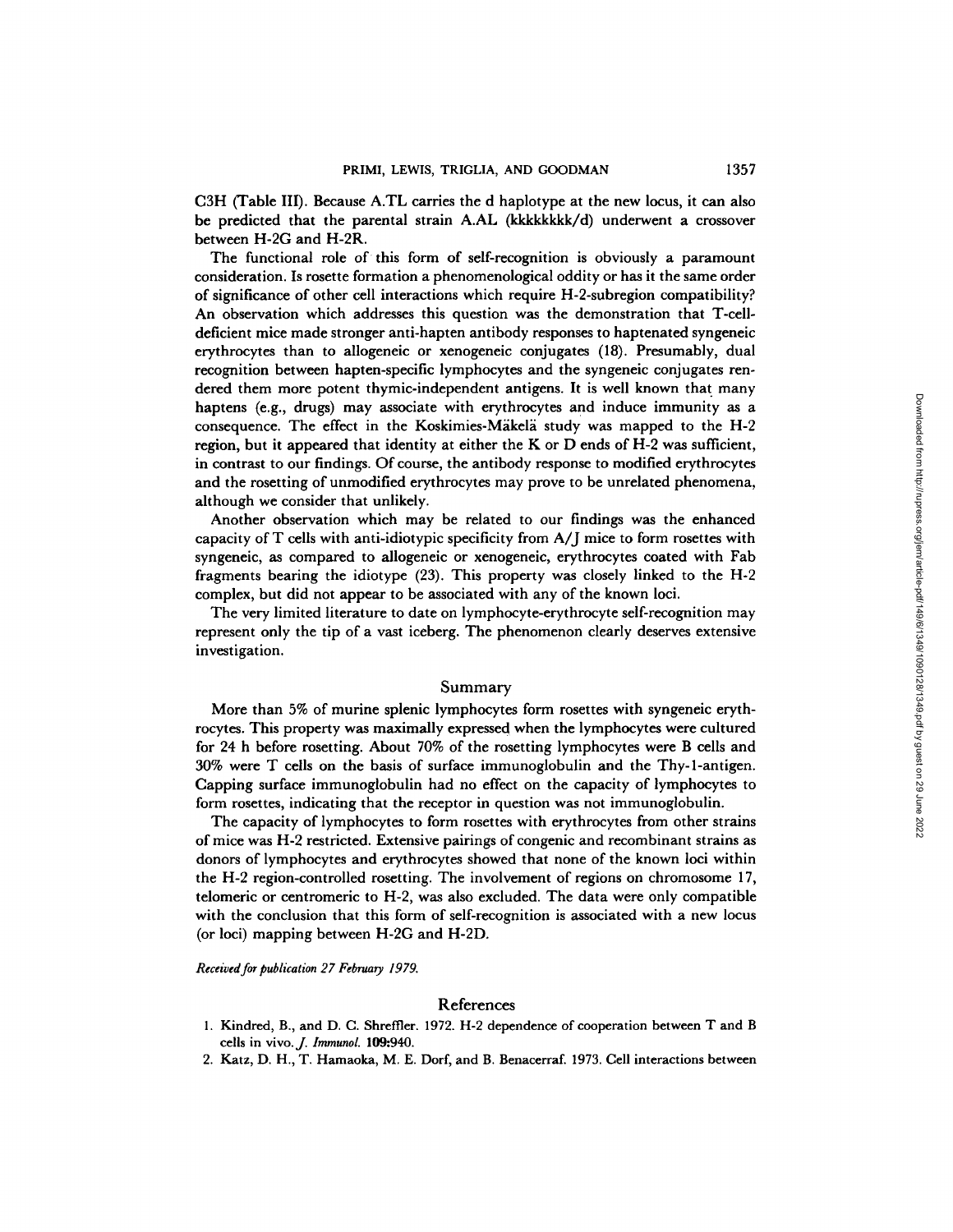#### 1358 NEW H-2 LOCUS

histoincompatible T and B lymphocytes. The H-2 gene complex determines successful physiologic lymphocyte interactions. *Proc. Natl. Acad. Sci. U. S. A.* 70:2624.

- 3. Katz, D. H., T. Hamaoka, and B. Benacerraf. 1973. Cell interactions between histoincompatible T and B lymphocytes. II. Failure of physiologic cooperative interactions between T and B lymphocytes from allogeneic donor strains in humoral response to hapten-protein conjugates.J. *Exp. Med.* 137:1405.
- 4. Katz, D. H., T. Hamaoka, M. E. Dorf, P. H. Maurer, and B. Benacerraf. 1973. Cell interactions between histoincompatible T and B lymphocytes. IV. Involvement of the immune response (Ir) gene in the control of lymphocyte interactions in responses controlled by the gene.J. *Exp. Med.* 138:734.
- 5. Katz, D. H., M. Greaves, M. E. Dorf, H. DiMuzio, and B. Benacerraf. 1975. Cell interactions between histoincompatible T and B lymphocytes. VII. Cooperative responses between lymphocytes are controlled by genes in the I region of the H-2 complex. *J. Exp. Med.* 141:263.
- 6. Dorf, M. E., D. H. Katz, M. Greaves, H. DiMuzio, and B. Benacerraf. 1975. Cell interactions between histoincompatible T and B lymphocytes. VIII. In vivo cooperative responses between lymphocytes are controlled by genes in the K-end of the H-2 complex. *J. lmmunol.* 114:1717.
- 7. Katz, D. H., and B. Benacerraf. 1975. The function and interrelationships of T-cell receptors, Ir-genes and other histocompatibility gene products. *Transplant. Rev.* 22:175.
- 8. Rosenthal, A. S., and E. M. Shevach. 1973. Function of macrophages in antigen recognition by guinea pig T lymphocytes. I. Requirement for histocompatible macrophages and lymphocytes.J. *Exp. Med.* 138:1194.
- 9. Erb, P., and M. Feldmann. 1975. The role of macrophages in the generation of T-helper cells. II. The genetic control of the macrophage-T-cell interaction for helper cell induction with soluble antigens..]. *Exp. Med.* 142:460.
- 10. Blanden, R. V., P. C. Doherty, M. B. C. Dunlop, D. Gardner, R. M. Zinkernagel, and C. S. David. 1975. Genes required for cytotoxicity against virus infected target cells in K and D regions of H-2 complex. *Nature (Lond.).* 254:269.
- 11. Koszinowski, U., and H. Ertl. 1975. Lysis mediated by T cells and restricted by H-2 antigen of target cells infected with vaccinia virus. *Nature (Lond.)* 255:552.
- 12. Zinkernagel, R. M., and P. C. Doherty. 1974. Immunological surveillance against altered self components by sensitized T lymphocytes in lymphocytic choriomeningitis. *Nature ( Lond. ) .* 251:547.
- 13. Zinkernagel, R. M., and P. C. Doherty. 1975. H-2 compatibility requirement for T-cellmediated lysis of target cells infected with lymphocytic choriomeningitis virus. Different cytotoxic T-cell specificities are associated with structures coded for in H-2K or H-2D.  $J$ . *Exp. Med.* 141:1427.
- 14. Schmitt-Verhulst, A-M., and G. M. Shearer. 1975. Bifunctional major histocompatibilitylinked genetic regulation of cell-mediated lympholysis to trinitrophenyl-modified autologous lymphocytes.J. *Exp. Med.* 142:914.
- 15. Shearer, G. M. 1974. Cell-mediated cytotoxicity to trinitrophenyl-modified syngeneic lymphocytes. *Eur. J. Immunol.* 4:527.
- 16. Bevan, M. J. 1975. Interaction antigens detected by cytotoxic T cells with the major histoeompatibility complex as modifier. *Nature (Lond.).* 256:419.
- 17. Gordon, R., E. Simpson, and L. E. Samelson. 1975. In vitro cell-mediated immune responses to the male-specific (H-Y) antigen in mice.J. *Exp. Med.* 142:1108.
- 18. Koskimies, S., and Mäkelä, O. 1976. T-cell deficient mice produce more antihapten antibodies against syngeneic than against allogeneic erythrocytes conjugates. *J. Exp. Med.*  144:467.
- 19. Charreire, J., and Bach, J. F. 1975. Binding of autologous erythrocytes to immature T cells. *Proc. NatL Acad. Sci. U. S. A.* 72:3201.